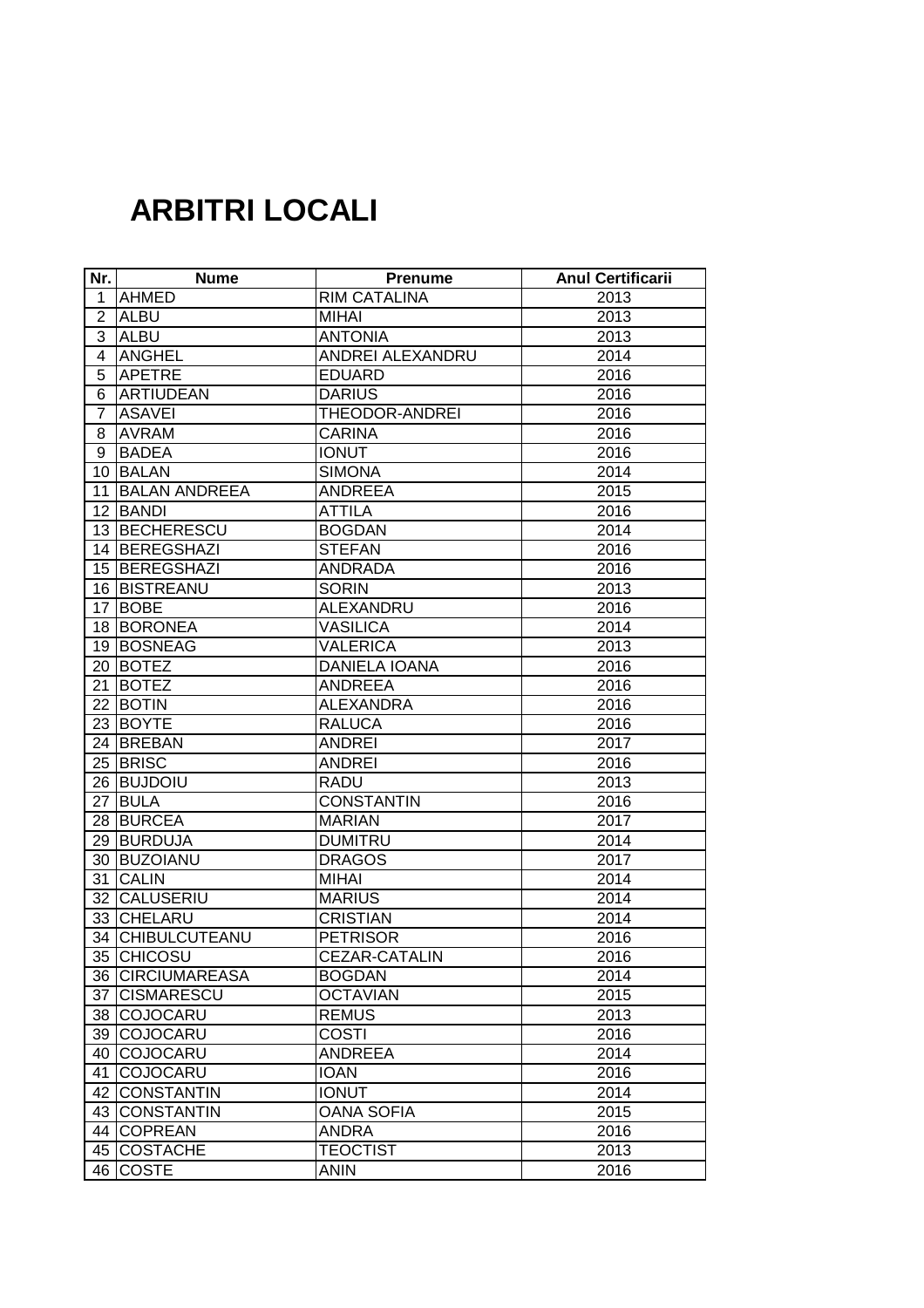|    | 47 COSTEA          | <b>GEORGE</b>           | 2017 |
|----|--------------------|-------------------------|------|
|    | 48 CRACIUN         | <b>ALEXANDRU</b>        | 2017 |
|    | 49 CRASOVEAN       | <b>LAURA</b>            | 2016 |
|    | 50 CRISTESCU       | <b>ADRIANA</b>          | 2017 |
|    | 51 DAN             | <b>MARIA ELIZA</b>      | 2014 |
|    | 52 DANILA          | <b>DANIEL</b>           | 2015 |
|    | 53 DICU            | <b>STEFANIA</b>         | 2015 |
|    | 54 DIMA            | <b>DAN</b>              | 2013 |
|    | 55 DIMA-IFRIM      | <b>MARIA</b>            | 2016 |
|    | 56 DIMA-IFRIM      | <b>ERMIN CLAUDIU</b>    | 2016 |
|    | 57 DINU            | <b>FLORIN-MARIAN</b>    | 2016 |
|    | 58 DOBRE           | <b>CRISTIAN</b>         | 2013 |
|    | 59 DONDERA         | <b>MARIA</b>            | 2013 |
|    | 60 DRAGHIIC        | <b>CRISTIAN</b>         | 2016 |
|    | 61 DRAGOMIR        | ALEXANDRU               | 2017 |
|    | 62 DRUTU           | <b>ALEX CONSTANTIN</b>  | 2014 |
|    |                    |                         |      |
|    | 63 DUMITRIU        | <b>DANIEL</b>           | 2013 |
|    | 64 DUMITRU         | <b>ADELIN</b>           | 2015 |
|    | 65 ENACHE          | <b>CRISTIAN</b>         | 2016 |
|    | 66 ENE             | <b>CRISTIAN</b>         | 2013 |
|    | 67 ENE             | <b>MIHAELA</b>          | 2013 |
|    | 68 ENESCU          | RAZVAN COSMIN           | 2016 |
|    | 69 FARZAT          | <b>SARA</b>             | 2016 |
|    | 70   FERRAJOLO     | <b>MARCELINO</b>        | 2013 |
|    | 71 FLOREA          | <b>SIDONIA</b>          | 2015 |
|    | 72 FLOREA          | <b>ANDREI</b>           | 2014 |
|    | 73 FLORIN          | <b>TUDOR</b>            | 2016 |
|    | 74 FOLESCU         | <b>GABRIEL-EDUARD</b>   | 2016 |
|    | 75 GASPAR          | <b>ANDREEA</b>          | 2016 |
|    | 76 GATLAN          | <b>GEORGE-MIHAIL</b>    | 2014 |
| 77 | <b>GAVAN</b>       | <b>ADRIAN GEORGE</b>    | 2015 |
|    | 78 GHEORGHE        | <b>DENISA</b>           | 2017 |
| 79 | GHETU              | MIHAI-COSMIN            | 2016 |
|    | 80 GHIOCA          | <b>STELIAN</b>          | 2016 |
| 81 | <b>GHITA</b>       | ANDREI LAURENTIU        | 2016 |
|    | 82 GIBESCU         | <b>TEODOR</b>           | 2015 |
|    | 83 GINGU           | <b>MIHAI</b>            | 2015 |
|    | 84 GLIGOR          | <b>CRISTIAN</b>         | 2016 |
|    | 85 GONCEANU        | ALEXANDRU               | 2013 |
|    | 86 HADRICH         | <b>MARK</b>             | 2013 |
|    | 87 HAI             | <b>ANDRADA</b>          | 2016 |
|    | 88 HALUCA          | LAURENTIU               | 2014 |
|    | 89 HERCIU          | <b>HORIA</b>            | 2017 |
|    | 90 HERCIU          | <b>NICHITA</b>          | 2017 |
|    | 91 HODEL           | <b>THOMAS CRISTIAN</b>  | 2016 |
|    | 92 HUHU            | <b>FLORIN</b>           | 2014 |
|    | 93 ICHIM           | <b>COSMIN</b>           | 2016 |
|    | 94   ILIE          | GEORGE-DAVID            | 2016 |
|    | 95 ILIE            | <b>ANDREI CRISTIAN</b>  | 2015 |
|    | 96 ILINCUT         | <b>RADU</b>             | 2015 |
|    | 97   IONEL         | <b>CLAUDIA</b>          | 2016 |
|    |                    |                         |      |
|    | 98 <b>IORDACHE</b> | <b>OANA</b>             | 2014 |
|    | 99 IVASCU          | <b>ALINA FLORENTINA</b> | 2016 |
|    | 100 JIANU          | <b>LUCA</b>             | 2016 |
|    | 101 JICHICI        | <b>CATALIN</b>          | 2016 |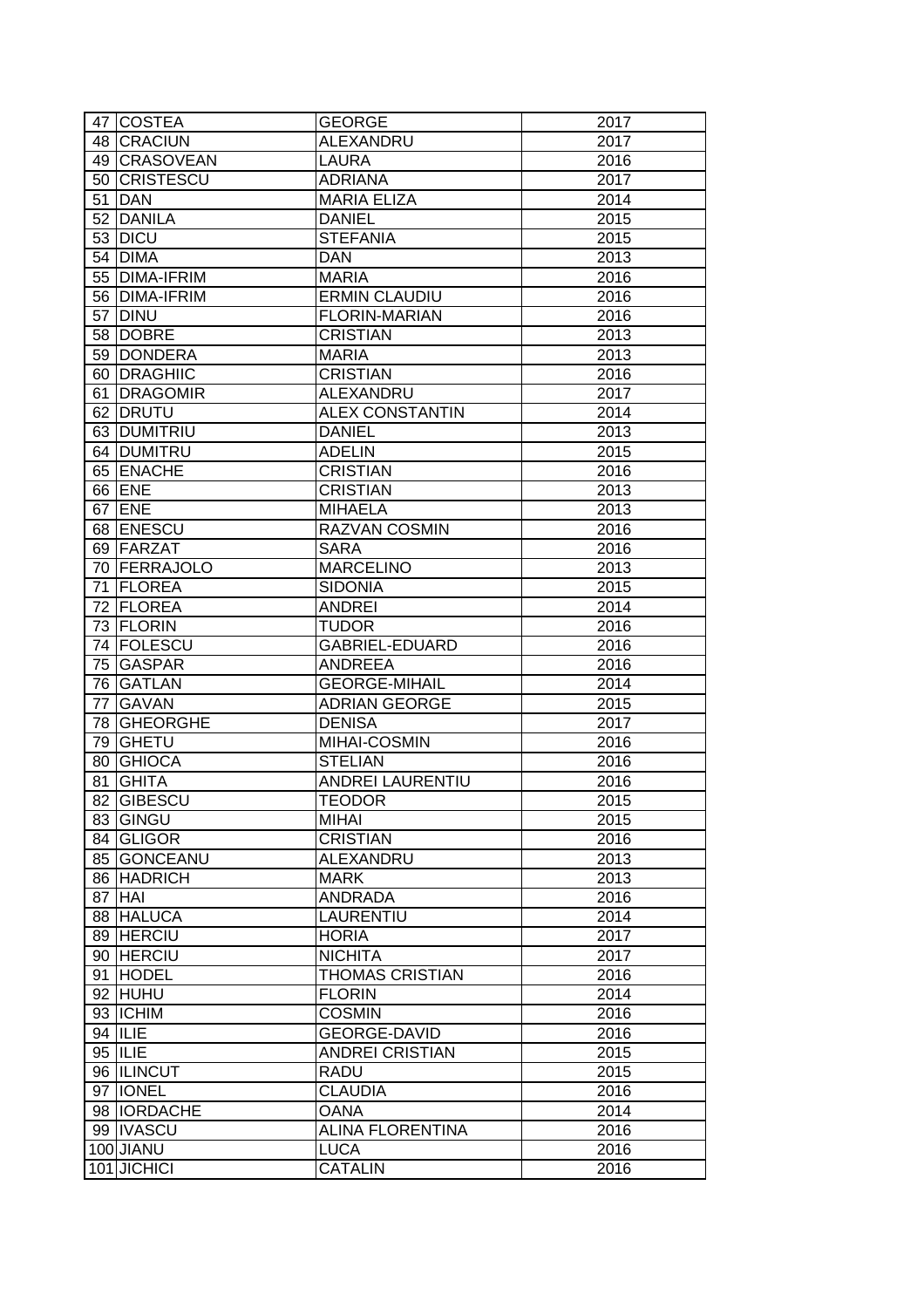| 102 JICHICI      | <b>ADRIAN</b>         | 2016 |
|------------------|-----------------------|------|
| 103JUKES         | <b>SIMONA</b>         | 2015 |
| 104 KIS          | <b>ATTILA BELA</b>    | 2016 |
| 105 LAURAN       | <b>COSMIN</b>         | 2017 |
| 106 LAZAR        | <b>DANIEL</b>         | 2017 |
| 107LINTE         | <b>LEONARD</b>        | 2017 |
| 108 LOTZCAR      | <b>MARIAN</b>         | 2017 |
| 109 LUDNAI       | <b>DAVID</b>          | 2016 |
| 110LUPU          | <b>ALEXANDRA</b>      | 2015 |
| 111 MADA         | <b>VLAD GEORGE</b>    | 2016 |
| 112 MAGHER       | <b>BOGDAN</b>         | 2016 |
| 113 MAGIRESCU    | <b>MIHAI</b>          | 2013 |
| 114 MAIORANA     | <b>GIULIA</b>         | 2016 |
| 115 MAJOR        | <b>EDUARD MIHAI</b>   | 2016 |
| 116 MARCU        | ALEXANDRU             | 2016 |
| 117 MARIN        | MIRCEA-GEORGE         | 2016 |
| 118 MARINESCU    | CLAUDIA-MARIA'        | 2016 |
| 119 MIHAILA      | <b>ANA BIANCA</b>     | 2014 |
| 120 MIHALACHE    | <b>IONUT CLAUDIU</b>  | 2014 |
| 121 MIHALCEA     | <b>ROBERT</b>         | 2015 |
| 122 MIHOC        | <b>ANDREI</b>         | 2016 |
|                  | <b>COSMIN</b>         |      |
| 123 MITRASCA     |                       | 2014 |
| 124 MOISE        | <b>VILLY</b>          | 2014 |
| 125 MORARIU      | <b>GABRIEL</b>        | 2016 |
| 126 MOZES        | <b>ROBERT</b>         | 2016 |
| 127 MOZES        | <b>EDUARD</b>         | 2016 |
| 128 MUNTEANU     | <b>CLAUDIU</b>        | 2016 |
| 129 NAGY         | <b>BELA</b>           | 2016 |
| 130 NAICU        | <b>GIULIA</b>         | 2014 |
| 131 NECULCEA     | OVIDIU                | 2015 |
| 132 NEDELEA      | <b>MARIUS</b>         | 2013 |
| 133 NEDELESCU    | <b>CATALIN</b>        | 2016 |
| 134 NEGRU        | <b>GEORGE BOGDAN</b>  | 2015 |
| 125 OANCEA       | <b>ANDREI</b>         | 2016 |
| 136 OLTEANU      | <b>CORNELIA</b>       | 2015 |
| <b>137 ONOIU</b> | <b>ANDREEA</b>        | 2014 |
| 138 OPREA        | ALEXANDRA             | 2013 |
| 139 OPRICAN      | ALEXANDRU             | 2013 |
| 140 OPRISOR      | <b>ANDREI</b>         | 2016 |
| 141 PANTA        | <b>DARIUS</b>         | 2016 |
| 142 PANTA DARIUS | <b>DARIUS</b>         | 2015 |
| 143 PARTAL       | <b>SORIN</b>          | 2016 |
| 144 PASARAGIU    | <b>EMIL</b>           | 2015 |
| 145 PASCA        | <b>DORIN</b>          | 2016 |
| 146 PETER        | ROBERT EDUARD         | 2016 |
| 147 PETREAN      | LIVIU                 | 2016 |
| 148 PETROIU      | <b>VALENTIN</b>       | 2017 |
| 149 PIKO         | <b>ANDREI</b>         | 2015 |
| 150 PINTILIE     | <b>ALIN-SORIN</b>     | 2014 |
| 151 PIRLITEANU   | PETRU                 | 2014 |
| 152 PLESA        | <b>DENISA ELENA</b>   | 2015 |
| 153 PLESCA       | <b>ANDREI</b>         | 2016 |
| 154 POPA         | <b>LUCIAN</b>         | 2016 |
| 155 POPA         | <b>LUCIAN GEORGE</b>  | 2014 |
| 156 PUNGOVSCHI   | <b>BUCUR CRISTIAN</b> | 2016 |
|                  |                       |      |